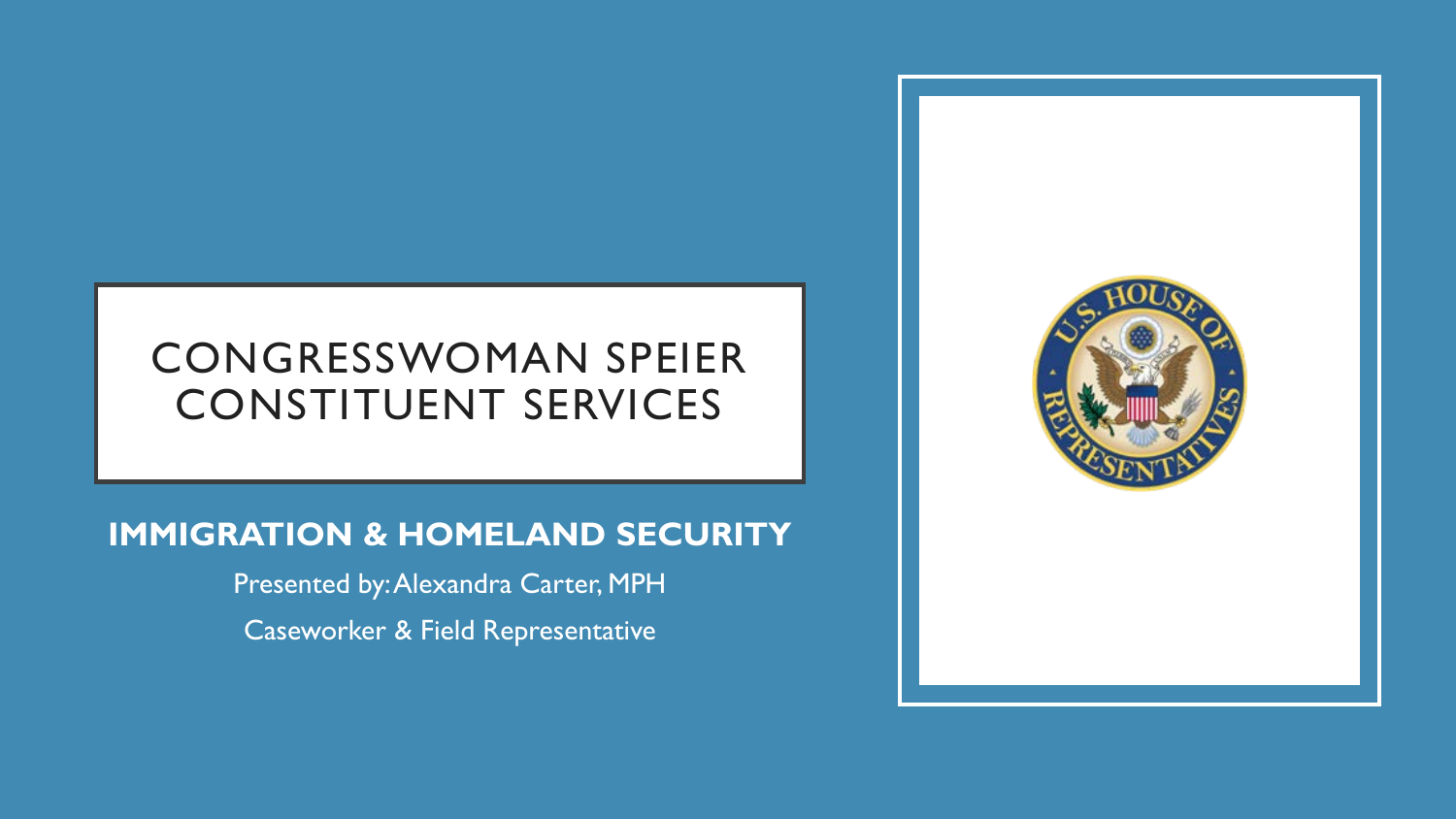### FEDERAL AGENCIES



**Bureau of Population, Refugees, and Migration**

**National Passport Center**

**National Visa Center**

**U.S. Embassies & Consulates Abroad**



**United States**<br>of America

50

**PASSPORT** 







**U.S. Citizenship** and Immigration<br>Services



**U.S. Customs and Border Protection** 



U.S. Immigration<br>and Customs Enforcement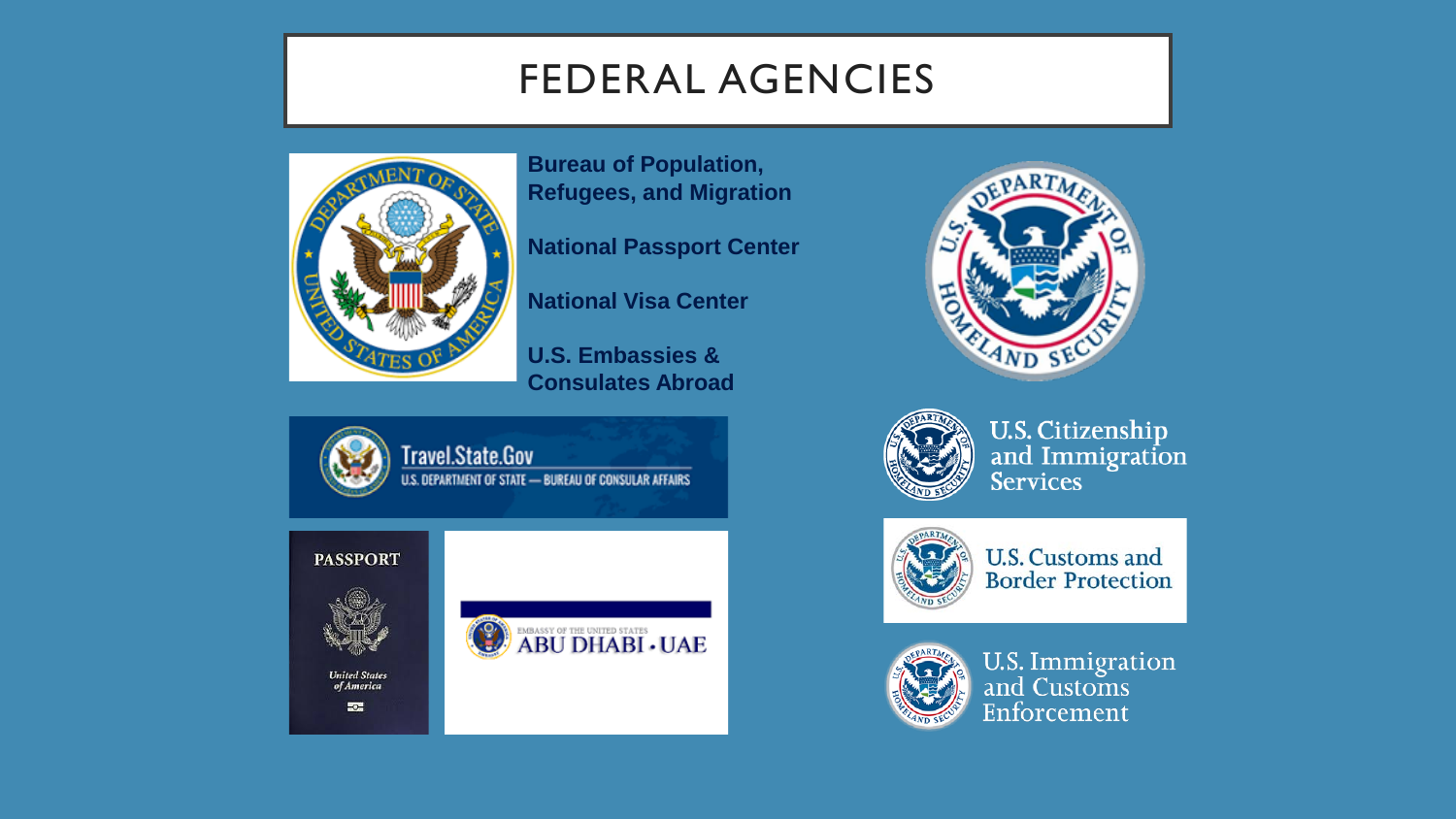#### HOW WE CAN HELP…

- Liaise with federal agencies and U.S. Embassies and Consulates Abroad
- There are congressional liaisons at all federal agencies who can often provide faster and more detailed information to Congressional staff than an applicant or an attorney can obtain on their own.
- Common requests for assistance: EAD & AP cards, green cards, naturalization applications, extended processing times, immigrant visas impacted by the travel ban, family separation & reunification, emergency passport renewals, U.S. citizen services abroad.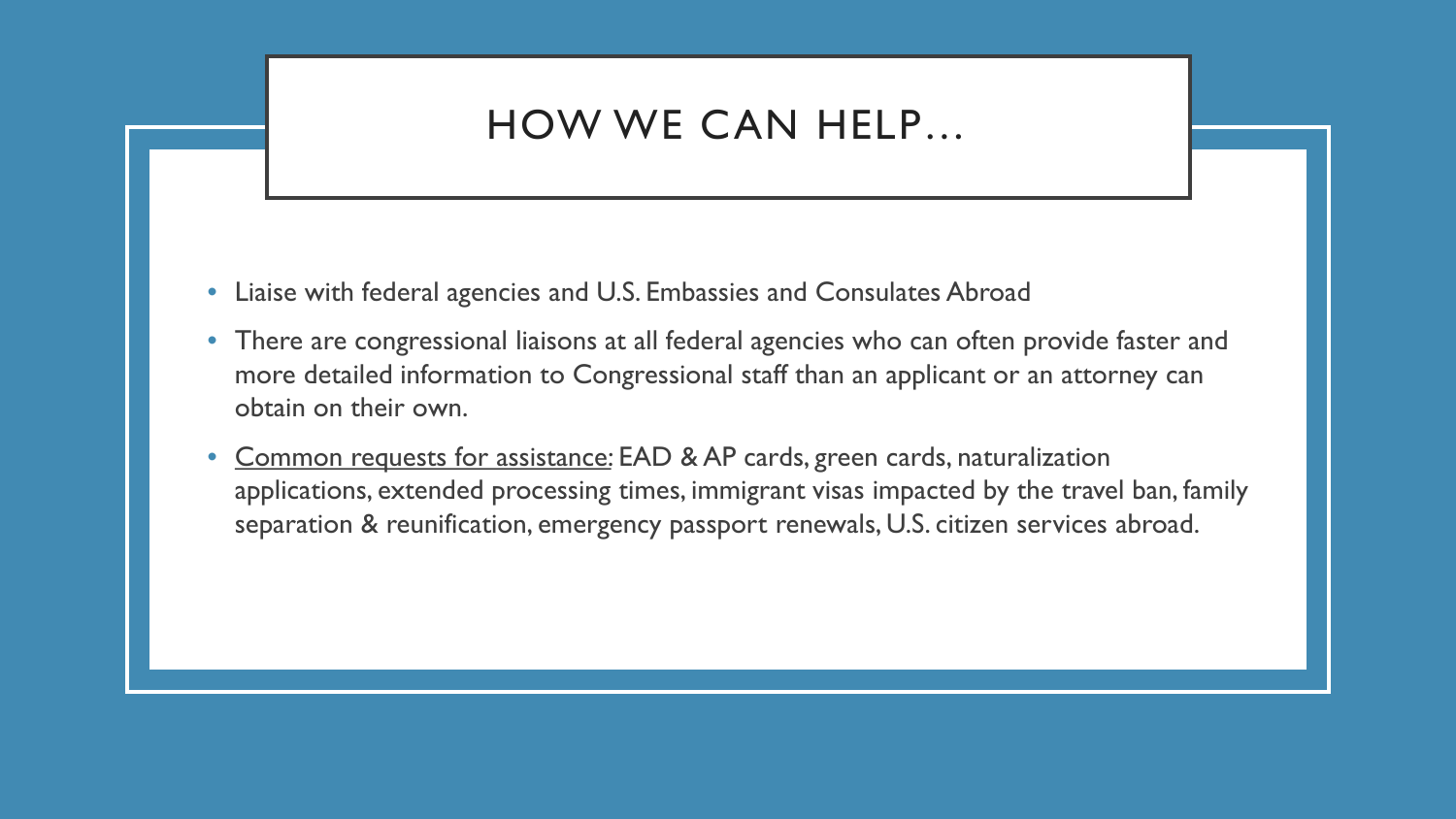#### WHAT WE NEED

- **Privacy release forms-** with handwritten signatures. We have versions for beneficiaries and petitioners as well as passports and general requests.
- **Supporting evidence-** to request expedited processing we need evidence of financial loss or an urgent humanitarian need to support the request.
- Documents can include: medical documents with a diagnosis, a signed letter from an employer or a physician, eviction notices or unpaid utility bills.
	- \*A letter from the applicant explaining their situation does not meet the standard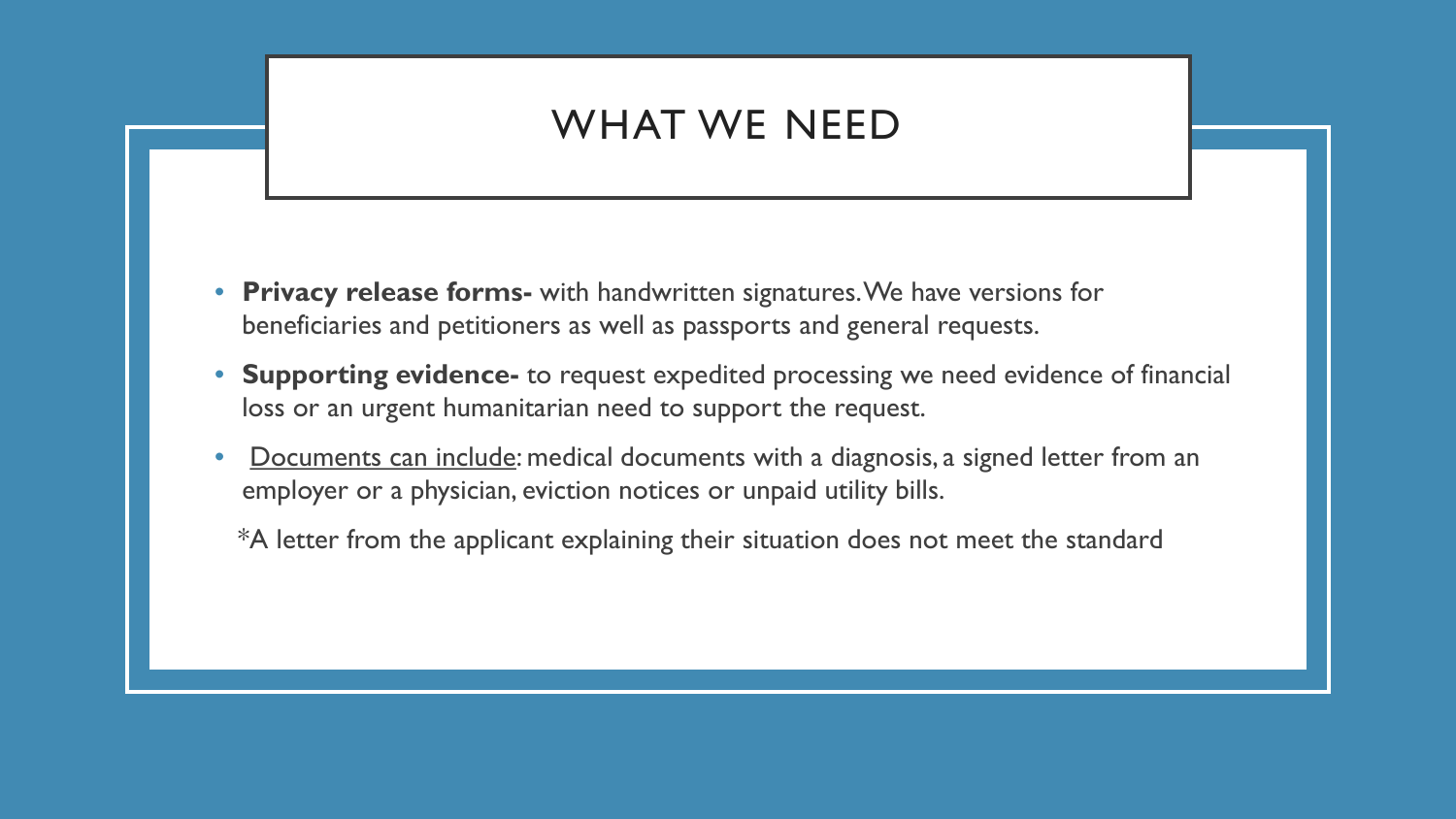# COMMON QUESTIONS

- **Q:** "I applied for my green card over a year ago but haven't heard anything."
- **A:** We can send an inquiry to USCIS to request a status update as long as the application is current with estimated processing times.
- **Q:** "My current EAD card will expire before my new one is processed."
- **A:** Some applicants are eligible for an automatic 180 extension (not OPT). We can also help you submit a request for an expedite with evidence.
- **Q:** "I have a child or family member abroad that requires my immediate care, but their I-130 application is still under administrative processing."
- **A:** We can submit an inquiry to the Embassy or Consulate handling the case to explain the humanitarian need for an expeditious review or interview appointment.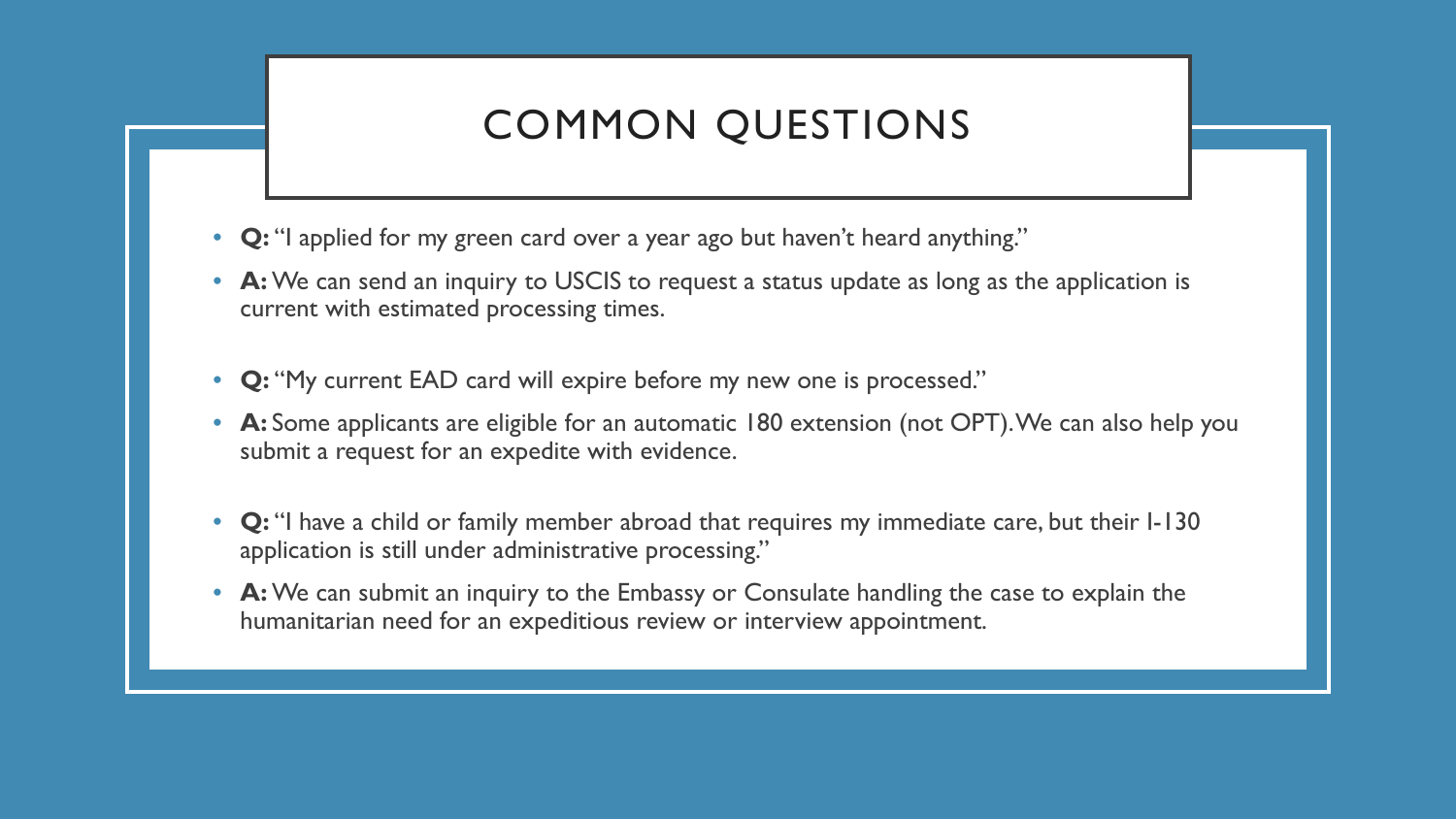#### OUR OFFICE CANNOT…

- Assist constituents to complete or submit an immigration application
- Approve visas or overturn a USCIS or State Department decision
- Override or expedite the travel ban (PP9645) waiver process
- Release individuals from detention facilities or ICE custody
- Provide legal advice (but we can refer to local resources and often do)
- Assist with Real ID or any DMV-related issues- that's under State jurisdiction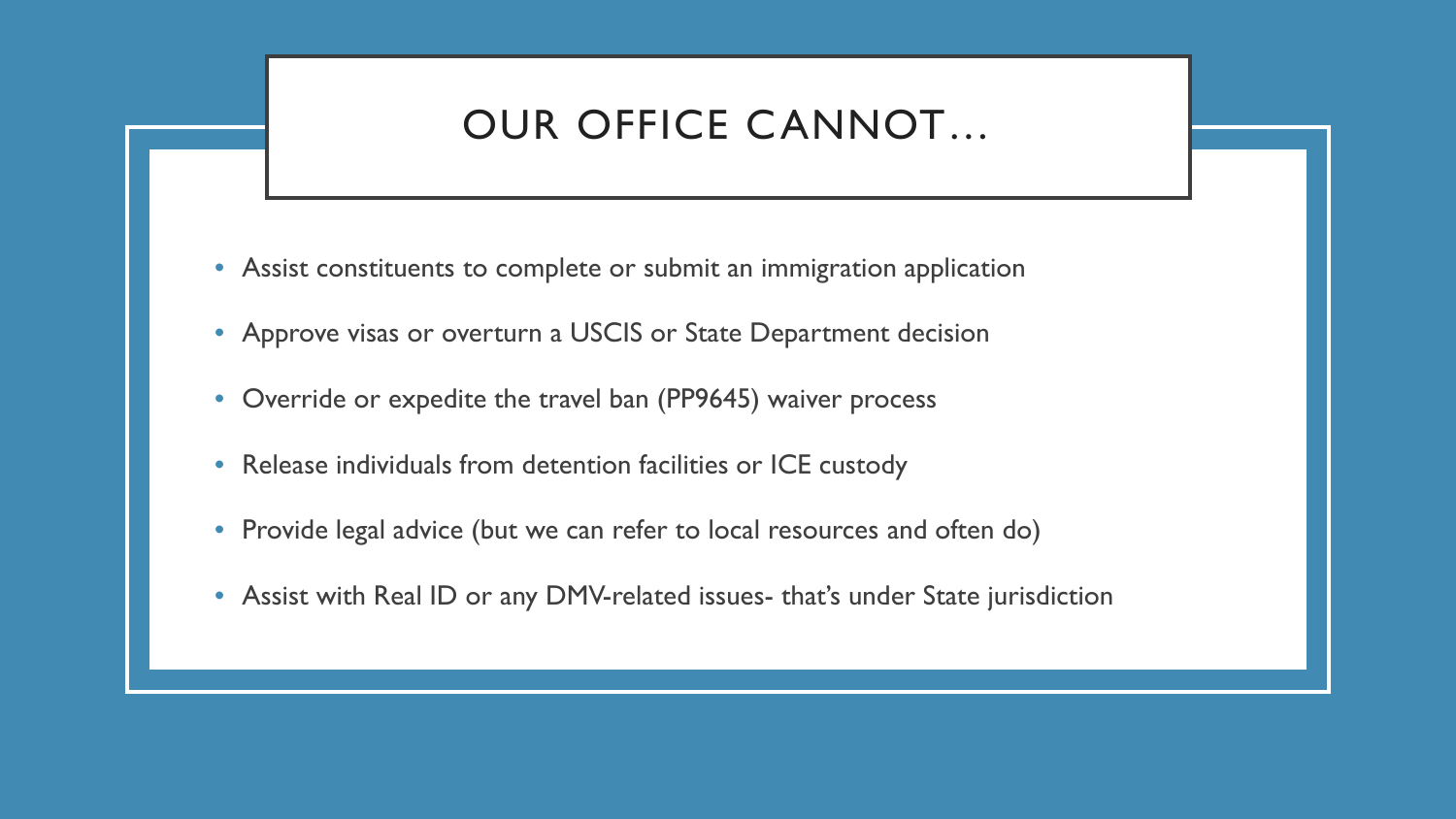### USEFUL RESOURCES

- USCIS- Check my Case Status:<https://egov.uscis.gov/casestatus/landing.do>
- USCIS- Expedite Criteria: <https://www.uscis.gov/forms/how-make-expedite-request>
- USCIS- Processing times: <https://egov.uscis.gov/processing-times/>
- [State Dept-Visa Bulletin: https://travel.state.gov/content/travel/en/legal/visa-law0/visa](https://travel.state.gov/content/travel/en/legal/visa-law0/visa-bulletin.html)bulletin.html
- State Dept- [Appointment Wait Times: https://travel.state.gov/content/travel/en/us-visas/visa](https://travel.state.gov/content/travel/en/us-visas/visa-information-resources/wait-times.html?post=Manila&x=65&y=11)information-resources/wait-times.html?post=Manila&x=65&y=11
- ICE- Detainee Locator:<https://locator.ice.gov/odls/#/index>
- Our website: <https://speier.house.gov/> > Constituent Services > Help with a Federal Agency